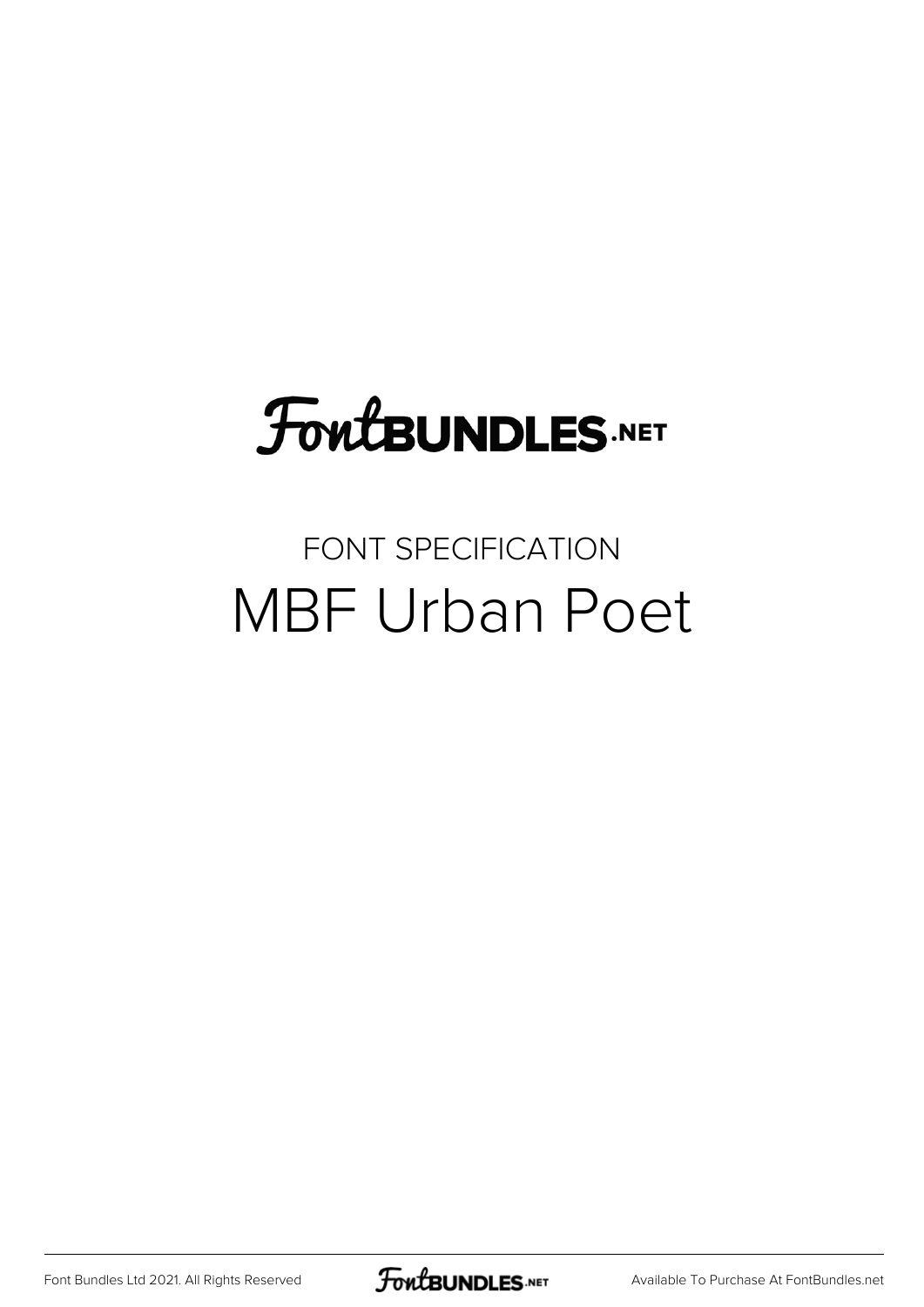#### **MBF Urban Poet - Regular**

**Uppercase Characters** 

#### ABCDEFGHIJKLMNOPQ **RSTUUWXVZ**

Lowercase Characters

### abcdeFghijklmnopgrst NUVVU

**Numbers** 

#### 0123456789

**Punctuation and Symbols** 

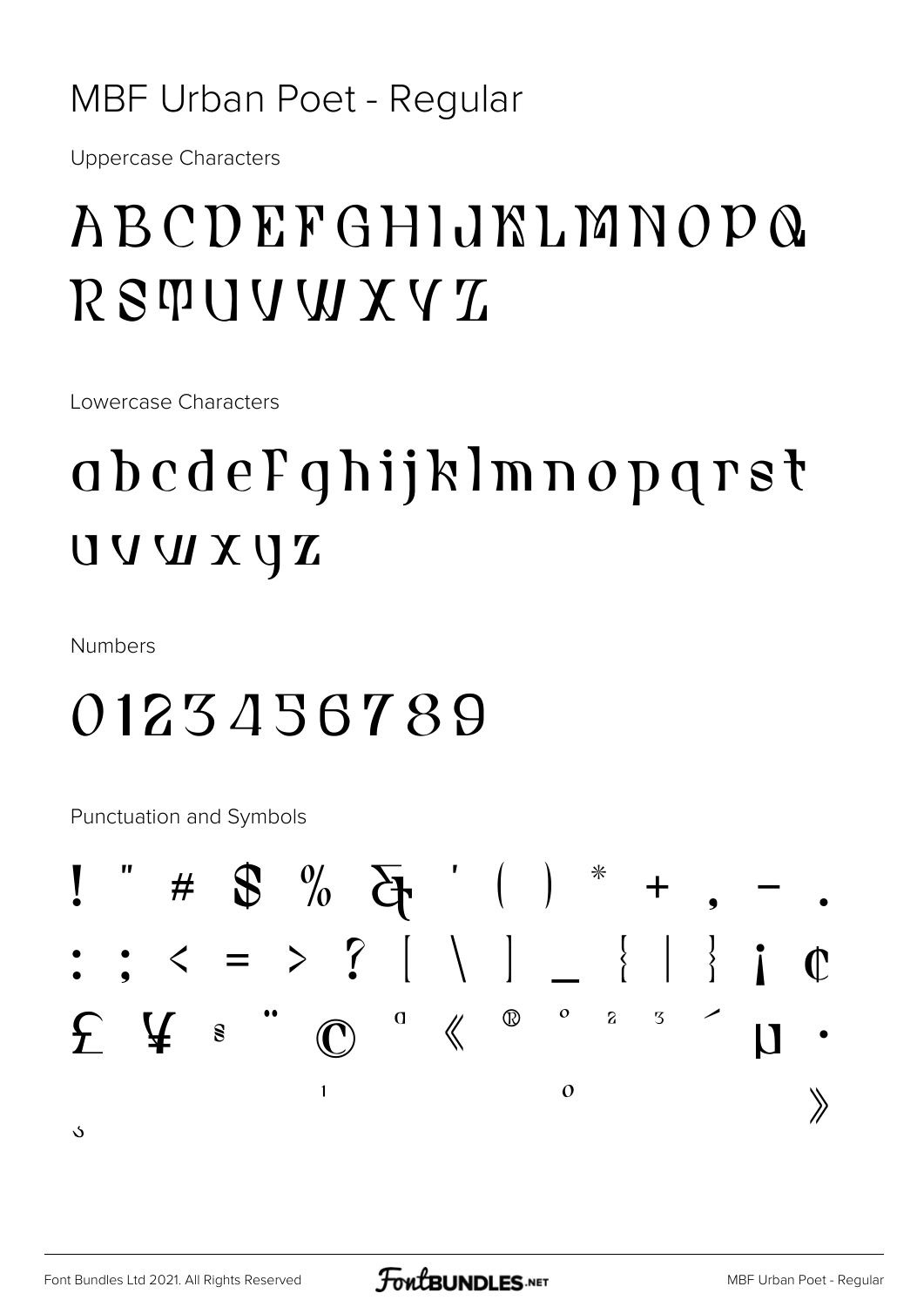All Other Glyphs

# À Á Â Ã Ä Å Æ Ç È É Ê Ë Ì Í Î Ï Ð Ñ Ò Ó Ô Õ Ö × Ø Ù Ú  $\hat{U}$   $\ddot{U}$   $\acute{V}$   $D$   $B$   $\dot{G}$   $\acute{G}$   $\acute{G}$   $\ddot{G}$ ä å æ ç è é ê ë ì í î ï ð ñ ò ó ô õ